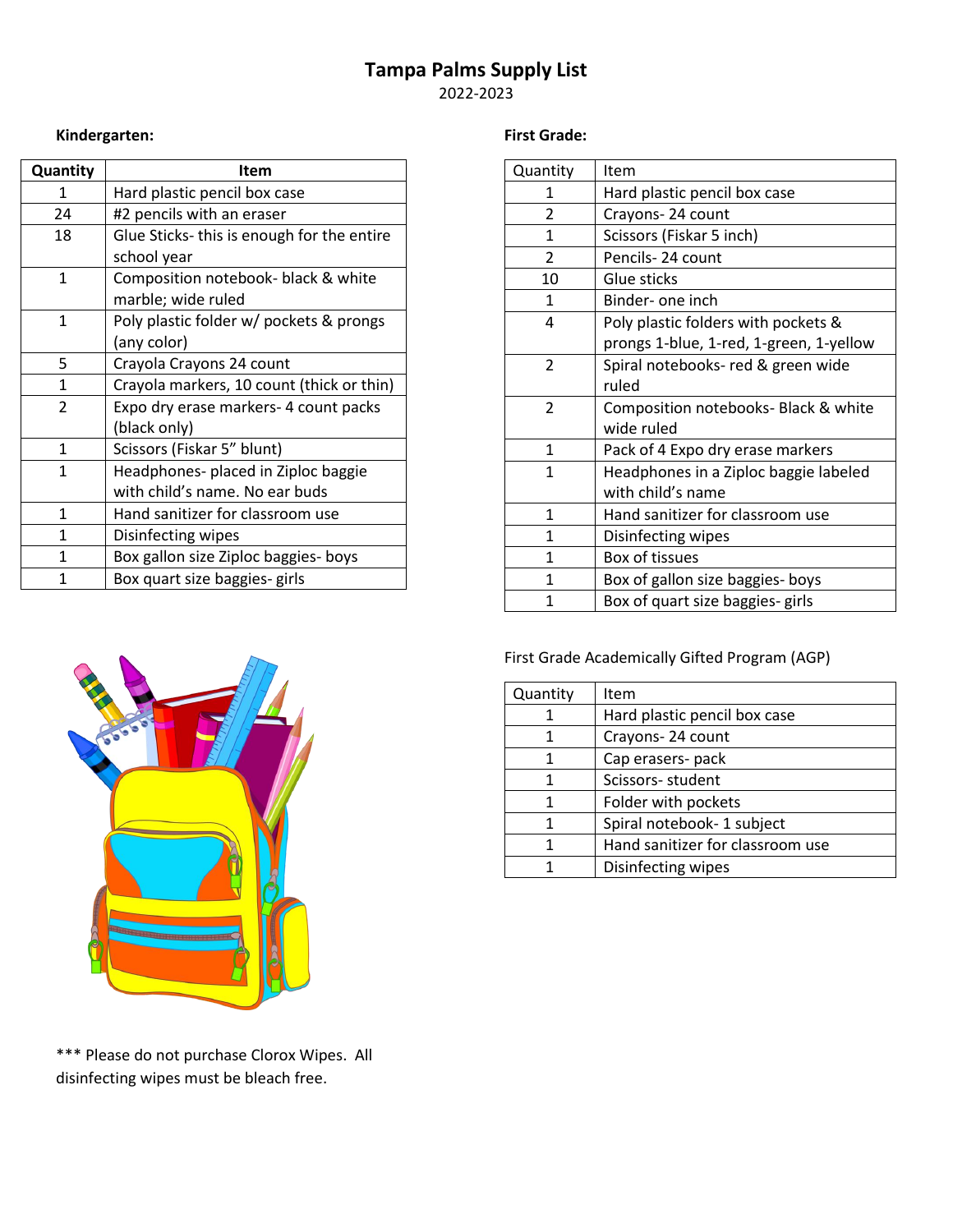# **Tampa Palms Supply List**

2022-2023

#### **Second Grade:**

| Quantity     | Item                                |
|--------------|-------------------------------------|
| 1            | Pencil pouch                        |
| 2            | Pencils- packs of 24                |
| 4            | Glue sticks                         |
| 1            | Crayons- pack 24                    |
| $\mathbf{1}$ | Scissors (Fiskar 5 in)              |
| 2            | Dry erase markers (low odor)        |
| 4            | Spiral notebooks-70 sheet count     |
|              | 1-blue, 1-green, 1-red, -1yellow    |
| 1            | Erasers-1 pack                      |
| $\mathbf{1}$ | Folder-2 pockets                    |
| $\mathbf{1}$ | Post-It Notes pack                  |
| $\mathbf{1}$ | Binder with pockets- 1 inch         |
| $\mathbf{1}$ | Markers- 10 count                   |
| $\mathbf{1}$ | Ear buds or headphones in a plastic |
|              | Ziploc baggie with name on it       |
| 1            | Disinfectant wipes                  |
| 1            | Hand sanitizer for classroom use    |
|              | Box of tissues                      |

Second Grade Academically Gifted Program (AGP)

| quantity                 | Item                         |
|--------------------------|------------------------------|
|                          | Hard plastic pencil box case |
| 1                        | Crayons-24 count             |
| 1                        | Folder with pockets          |
| $\overline{\phantom{a}}$ | Spiral notebook- one subject |
| 1                        | Cap erasers- pack            |
| 1                        | Scissors-student             |
| 1                        | Disinfecting wipes           |
|                          | Box of tissues               |

\*\*\* Please do not purchase Clorox Wipes. All disinfecting wipes must be bleach free.

#### **Third Grade:**

| Quantity       | Item                                 |
|----------------|--------------------------------------|
| 1              | Pencil pouch                         |
| $\mathbf{1}$   | Crayons-24 count                     |
| 1              | Colored pencils- 1pack               |
| 1              | Dry erase markers- 1 pack            |
| 8              | Glue sticks                          |
| $\overline{2}$ | Pencils-24 pack                      |
| $\mathbf{1}$   | White binder with clear view cover-  |
|                | 1 inch                               |
| $\mathbf{1}$   | Scissor-Fiskar 5 inch                |
| $\mathbf{1}$   | Highlighters- 1 assorted pack        |
| 6              | Spiral notebooks- solid colors       |
| $\overline{2}$ | Plastic folders with pockets &       |
|                | prongs                               |
| 4              | Wedge erasers                        |
| 1              | Headphones or earbuds placed in a    |
|                | Ziploc baggie with your child's name |
| 1              | Disinfecting wipes                   |
|                |                                      |
| $\mathbf{1}$   | <b>Box of tissues</b>                |
| 1              | Hand sanitizer for classroom use     |

Third Grade Academically Gifted Program (AGP)

| Quantity | Item                         |
|----------|------------------------------|
|          | Hard plastic pencil box case |
|          | Spiral notebook- one subject |
|          | Folder with pockets          |
|          | Easer caps- pack             |
|          | Scissors-student             |
|          | Crayons-24 count             |
|          | Disinfecting wipes           |
|          | Box of tissues               |